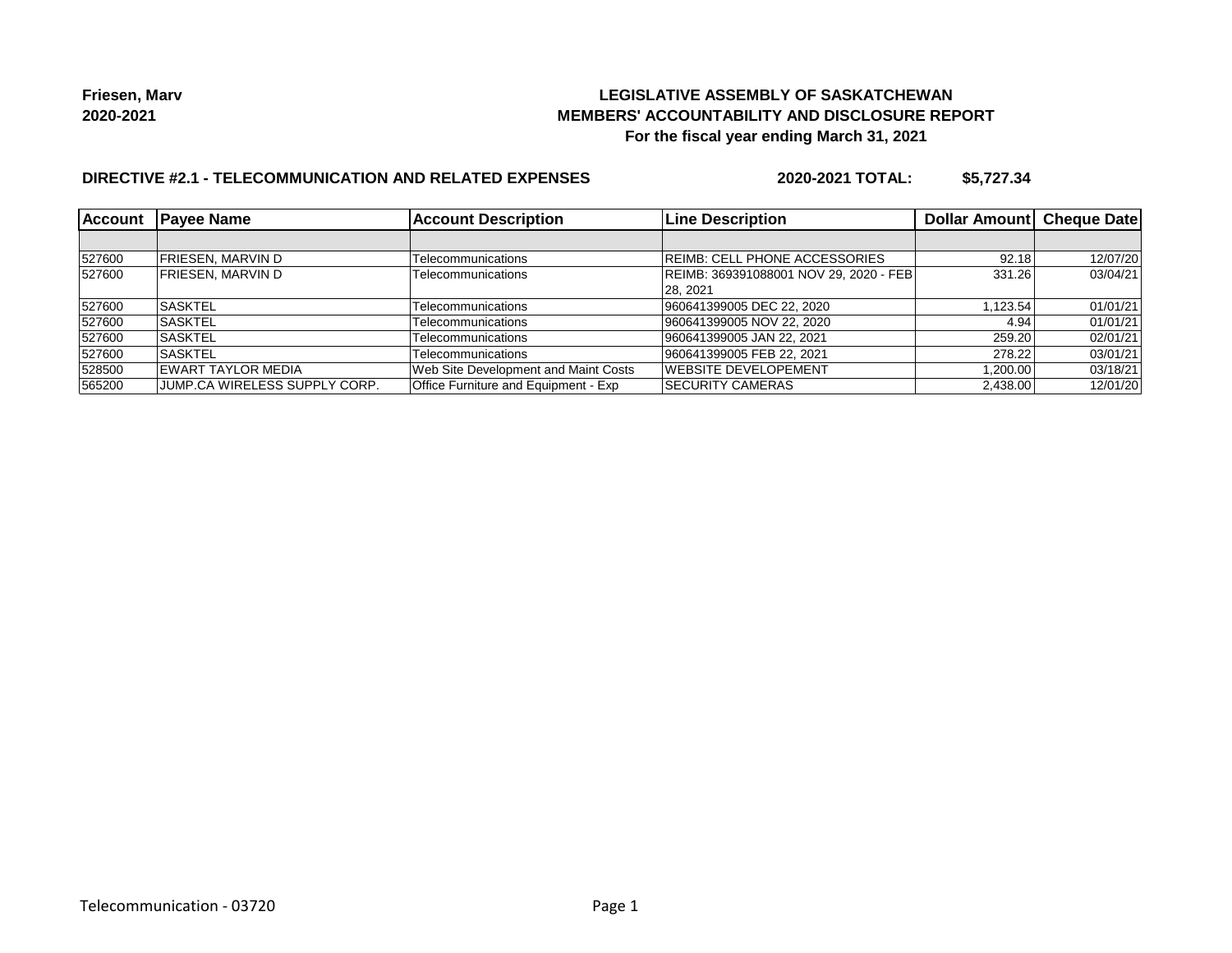# **LEGISLATIVE ASSEMBLY OF SASKATCHEWAN MEMBERS' ACCOUNTABILITY AND DISCLOSURE REPORT For the fiscal year ending March 31, 2021**

### **DIRECTIVE #3.1 - MLA TRAVEL AND LIVING EXPENSES**

**2020-2021 TOTAL: \$9,120.23**

| l Account | <b>IPavee Name</b>        | <b>Account Description</b> | <b>ILine Description</b>        | <b>Dollar Amountl Cheque Date</b> |          |
|-----------|---------------------------|----------------------------|---------------------------------|-----------------------------------|----------|
|           |                           |                            |                                 |                                   |          |
| 541900    | <b>IFRIESEN, MARVIN D</b> | Elected Rep - Travel       | MLA TRAVEL OCT 29- NOV 26. 2020 | 1.767.27                          | 12/07/20 |
| 541900    | <b>FRIESEN, MARVIN D</b>  | Elected Rep - Travel       | MLA TRAVEL NOV 29-DEC 10, 2020  | 2,483.76                          | 12/10/20 |
| 541900    | <b>FRIESEN, MARVIN D</b>  | Elected Rep - Travel       | MLA TRAVEL DEC 10/20- JAN 14/21 | 1.408.10                          | 01/19/21 |
| 541900    | <b>FRIESEN, MARVIN D</b>  | Elected Rep - Travel       | MLA TRAVEL JAN 25-26, 2021      | 444.40                            | 02/03/21 |
| 541900    | FRIESEN, MARVIN D         | Elected Rep - Travel       | MLA TRAVEL FEB 7-10, 2021       | 1,160.35                          | 02/16/21 |
| 541900    | <b>FRIESEN, MARVIN D</b>  | Elected Rep - Travel       | MLA TRAVEL FEB 17-23, 2021      | 1,856.35                          | 03/04/21 |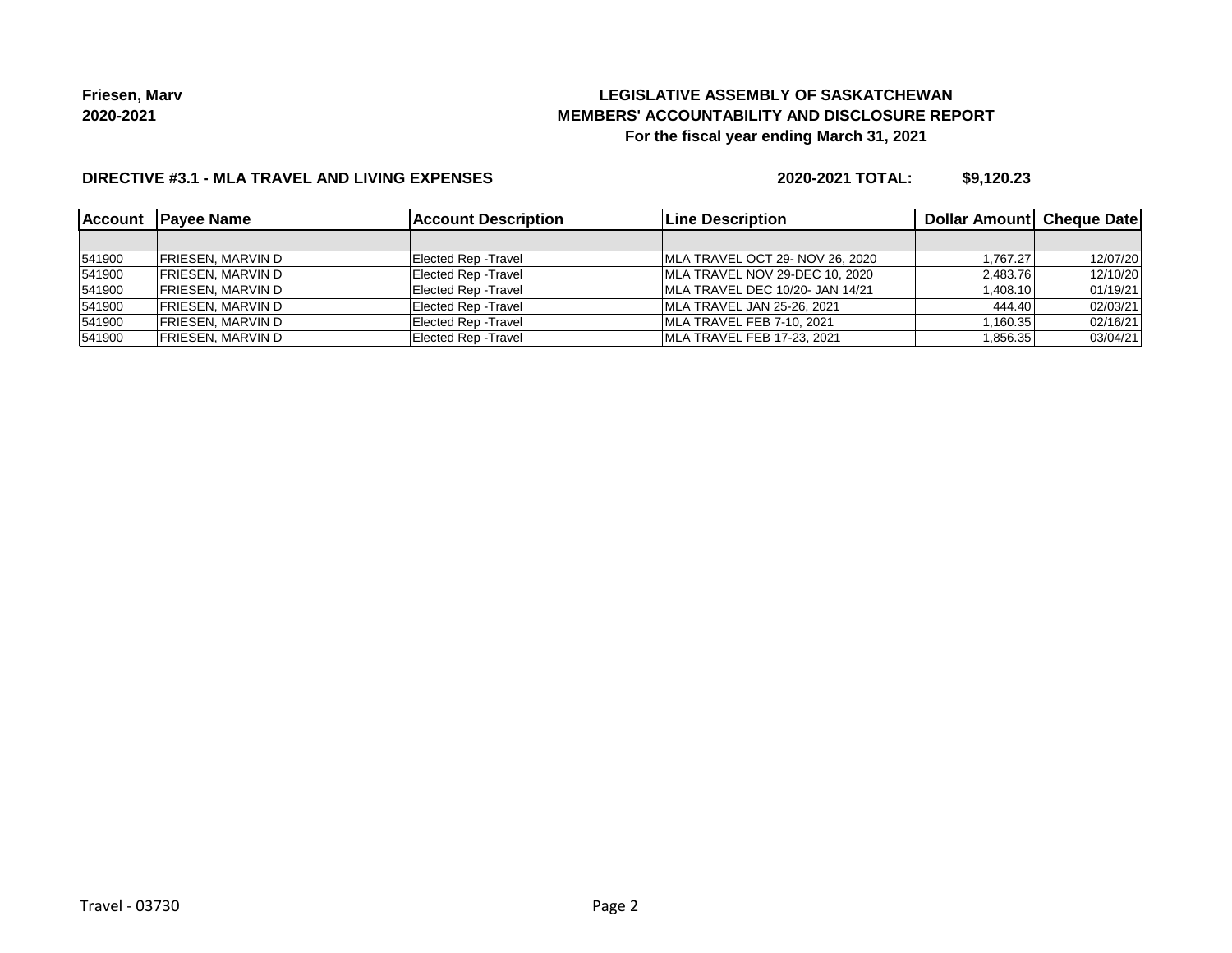# **LEGISLATIVE ASSEMBLY OF SASKATCHEWAN MEMBERS' ACCOUNTABILITY AND DISCLOSURE REPORT For the fiscal year ending March 31, 2021**

### **DIRECTIVE #4.1 - CONSTITUENCY SERVICE EXPENSES**

**2020-2021 TOTAL: \$18,040.14**

| <b>Account</b> | <b>Payee Name</b>                                             | <b>Account Description</b>                | <b>Line Description</b>         | Dollar Amount Cheque Date |          |
|----------------|---------------------------------------------------------------|-------------------------------------------|---------------------------------|---------------------------|----------|
|                |                                                               |                                           |                                 |                           |          |
| 521372         | <b>BRIGHTEN CREATIVE GROUP LTD.</b>                           | Photographer's Services                   | <b>MLA PORTRAIT</b>             | 82.19                     | 02/08/21 |
| 521372         | <b>HOGARTH PHOTOGRAPHY</b>                                    | Photographer's Services                   | PHOTOGRAPHY                     | 254.40                    | 12/01/20 |
| 522000         | ARTISAN PAINTING LTD.                                         | Rent of Ground, Buildings and Other Space | <b>DEC 2020 MLA OFFICE RENT</b> | 1,200.00                  | 12/01/20 |
| 522000         | ARTISAN PAINTING LTD.                                         | Rent of Ground, Buildings and Other Space | NOV 2020 MLA OFFICE RENT        | 1,200.00                  | 12/01/20 |
| 522000         | ARTISAN PAINTING LTD.                                         | Rent of Ground, Buildings and Other Space | JAN 2021 MLA OFFICE RENT        | 1,200.00                  | 12/11/20 |
| 522000         | ARTISAN PAINTING LTD.                                         | Rent of Ground, Buildings and Other Space | FEB 2021 MLA OFFICE RENT        | 1,200.00                  | 01/12/21 |
| 522000         | <b>ARTISAN PAINTING LTD.</b>                                  | Rent of Ground, Buildings and Other Space | MAR 2021 MLA OFFICE RENT        | 1,200.00                  | 02/08/21 |
| 522200         | TOSHIBA TEC CANADA BUSINESS<br><b>SOLUTIONS INC</b>           | Rent of Photocopiers                      | <b>COPIER CHARGES</b>           | 84.48                     | 01/18/21 |
| 522200         | TOSHIBA TEC CANADA BUSINESS<br><b>SOLUTIONS INC</b>           | Rent of Photocopiers                      | <b>COPIER CHARGES</b>           | 94.21                     | 02/01/21 |
| 522200         | TOSHIBA TEC CANADA BUSINESS<br>SOLUTIONS INC                  | Rent of Photocopiers                      | <b>COPIER CHARGES</b>           | 107.91                    | 03/01/21 |
| 522500         | CHERRY INSURANCE LTD.                                         | <b>Insurance Premiums</b>                 | OFFICE INSURANCE C70172520-9    | 541.66                    | 12/01/20 |
| 525000         | <b>BUBNICK, TERRY D</b>                                       | Postal, Courier, Freight and Related      | POSTAGE/OFFICE SUPPLIES         | 9.66                      | 03/23/21 |
| 525000         | MINISTER OF FINANCE-MINISTRY OF<br>SASKBUILDS AND PROCUREMENT | Postal, Courier, Freight and Related      | DEC 2020 MAIL SERVICES          | 1,621.17                  | 02/01/21 |
| 525000         | MINISTER OF FINANCE-MINISTRY OF<br>SASKBUILDS AND PROCUREMENT | Postal, Courier, Freight and Related      | JAN 2021 MAIL SERVICES          | 50.77                     | 03/01/21 |
| 525000         | MINISTER OF FINANCE-MINISTRY OF<br>SASKBUILDS AND PROCUREMENT | Postal, Courier, Freight and Related      | MARCH 2021 MAIL SERVICES        | 53.32                     | 03/31/21 |
| 529000         | <b>JANZEN EARTHSCAPING</b>                                    | <b>General Contractual Services</b>       | <b>SNOW REMOVAL</b>             | 425.00                    | 12/01/20 |
| 529000         | <b>PRAIRIE PACIFIC CLEANING</b>                               | <b>General Contractual Services</b>       | MLA OFFICE JANITORIAL SERVICES  | 397.50                    | 12/01/20 |
| 529000         | SASKATCHEWAN DEAF & HARD OF<br>HEARING SERVICES INC.          | <b>General Contractual Services</b>       | <b>INTERPRETING SERVICES</b>    | 90.00                     | 03/01/21 |
| 530300         | MARU GROUP CANADA INC.                                        | Primary Research/Focus group              | <b>AD HOC RESEARCH</b>          | 632.97                    | 03/01/21 |
| 530500         | CN CURLING CLUB                                               | Media Placement                           | <b>ADVERTISING</b>              | 500.00                    | 12/01/20 |
| 530500         | FRIESEN, MARVIN D                                             | Media Placement                           | <b>REIMB: ADVERTISING</b>       | 1,039.50                  | 01/20/21 |
| 530500         | RAWLCO RADIO LTD.                                             | Media Placement                           | <b>ADVERTISING</b>              | 1,000.00                  | 03/31/21 |
| 530500         | <b>REC MEDIA INC.</b>                                         | Media Placement                           | ADVERTISING                     | 945.00                    | 03/18/21 |
| 530900         | <b>BUBNICK, TERRY D</b>                                       | <b>Promotional Items</b>                  | <b>CARDS</b>                    | 21.88                     | 03/04/21 |
| 530900         | PRINTWEST                                                     | <b>Promotional Items</b>                  | <b>CHRISTMAS CARDS</b>          | 1,548.97                  | 01/01/21 |
| 531100         | MISTER PRINT PRODUCTIONS LTD.                                 | <b>Exhibits and Displays</b>              | <b>SIGNAGE</b>                  | 346.62                    | 01/01/21 |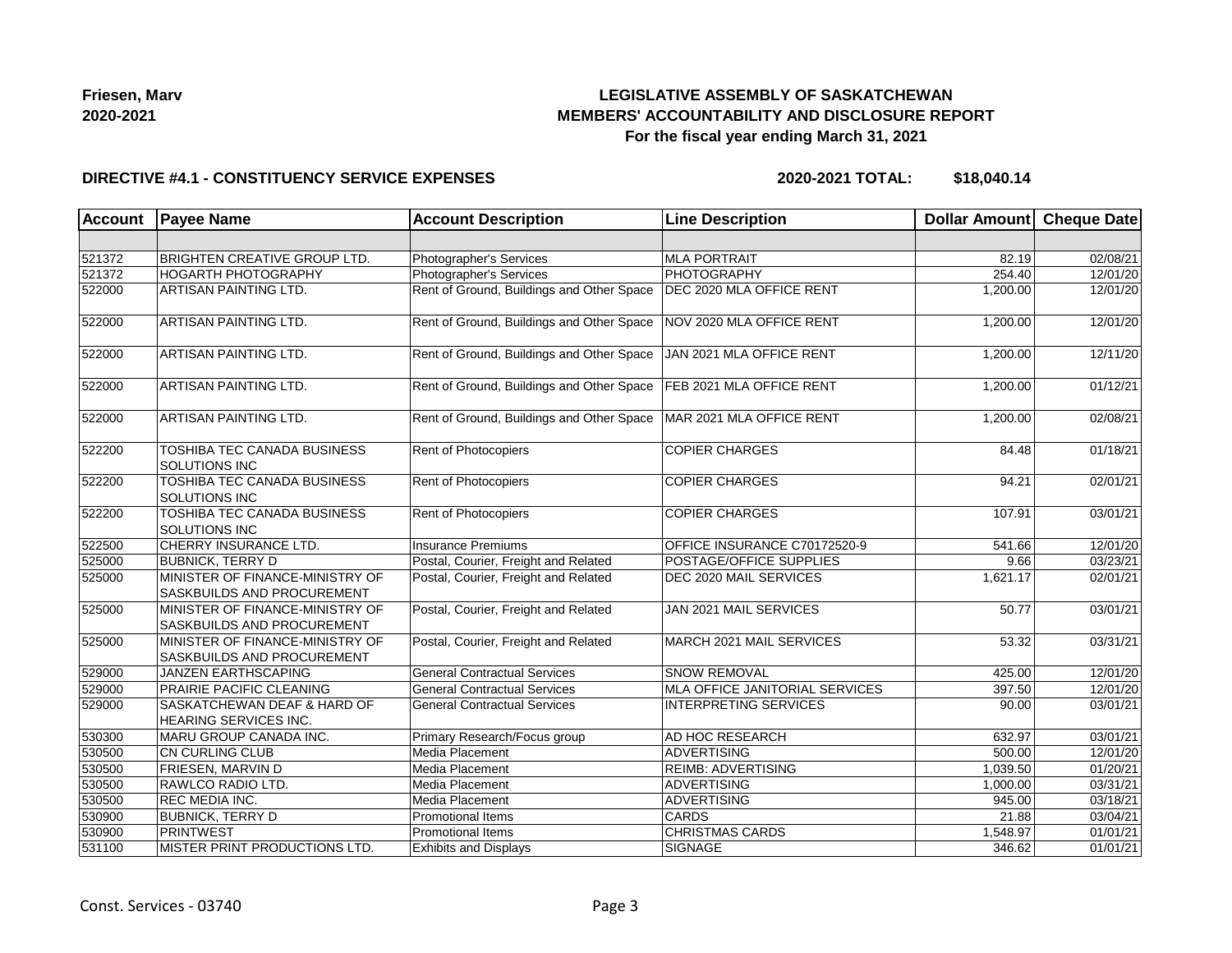# **LEGISLATIVE ASSEMBLY OF SASKATCHEWAN MEMBERS' ACCOUNTABILITY AND DISCLOSURE REPORT For the fiscal year ending March 31, 2021**

### **DIRECTIVE #4.1 - CONSTITUENCY SERVICE EXPENSES**

**2020-2021 TOTAL: \$18,040.14**

| <b>Account</b> | <b>Payee Name</b>                | <b>Account Description</b>         | <b>Line Description</b>             | Dollar Amount   Cheque Date |          |
|----------------|----------------------------------|------------------------------------|-------------------------------------|-----------------------------|----------|
|                |                                  |                                    |                                     |                             |          |
| 550100         | IMISTER PRINT PRODUCTIONS LTD.   | <b>Printed Forms</b>               | <b>BUSINESS CARDS</b>               | 969.90                      | 03/01/21 |
| 555000         | BUBNICK, TERRY D                 | <b>Other Material and Supplies</b> | <b>POSTAGE/OFFICE SUPPLIES</b>      | 12.23                       | 03/23/21 |
| 555000         | <b>FRIESEN, MARVIN D</b>         | <b>Other Material and Supplies</b> | <b>REIMB:OFFICE SUPPLIES</b>        | 293.10                      | 12/22/20 |
| 555000         | <b>FRIESEN, MARVIN D</b>         | <b>Other Material and Supplies</b> | <b>REIMB: OFFICE SUPPLIES</b>       | 324.22                      | 02/16/21 |
| 555000         | <b>FRIESEN, MARVIN D</b>         | <b>Other Material and Supplies</b> | <b>REIMB: OFFICE SUPPLIES</b>       | 25.25                       | 03/04/21 |
| 555000         | <b>SUPREME BASICS</b>            | <b>Other Material and Supplies</b> | <b>OFFICE SUPPLIES</b>              | 15.89                       | 03/01/21 |
| 555000         | <b>SUPREME BASICS</b>            | <b>Other Material and Supplies</b> | <b>OFFICE SUPPLIES</b>              | 235.95                      | 03/01/21 |
| 564300         | <b>BUSINESS CENTS TECHNOLOGY</b> | Computer Hardware - Exp.           | <b>LAPTOP</b>                       | 195.40                      | 01/01/21 |
| 564600         | <b>FRIESEN, MARVIN D</b>         | Computer Software - Exp            | <b>REIMB: SOFTWARE SUBSCRIPTION</b> | 120.99                      | 01/28/21 |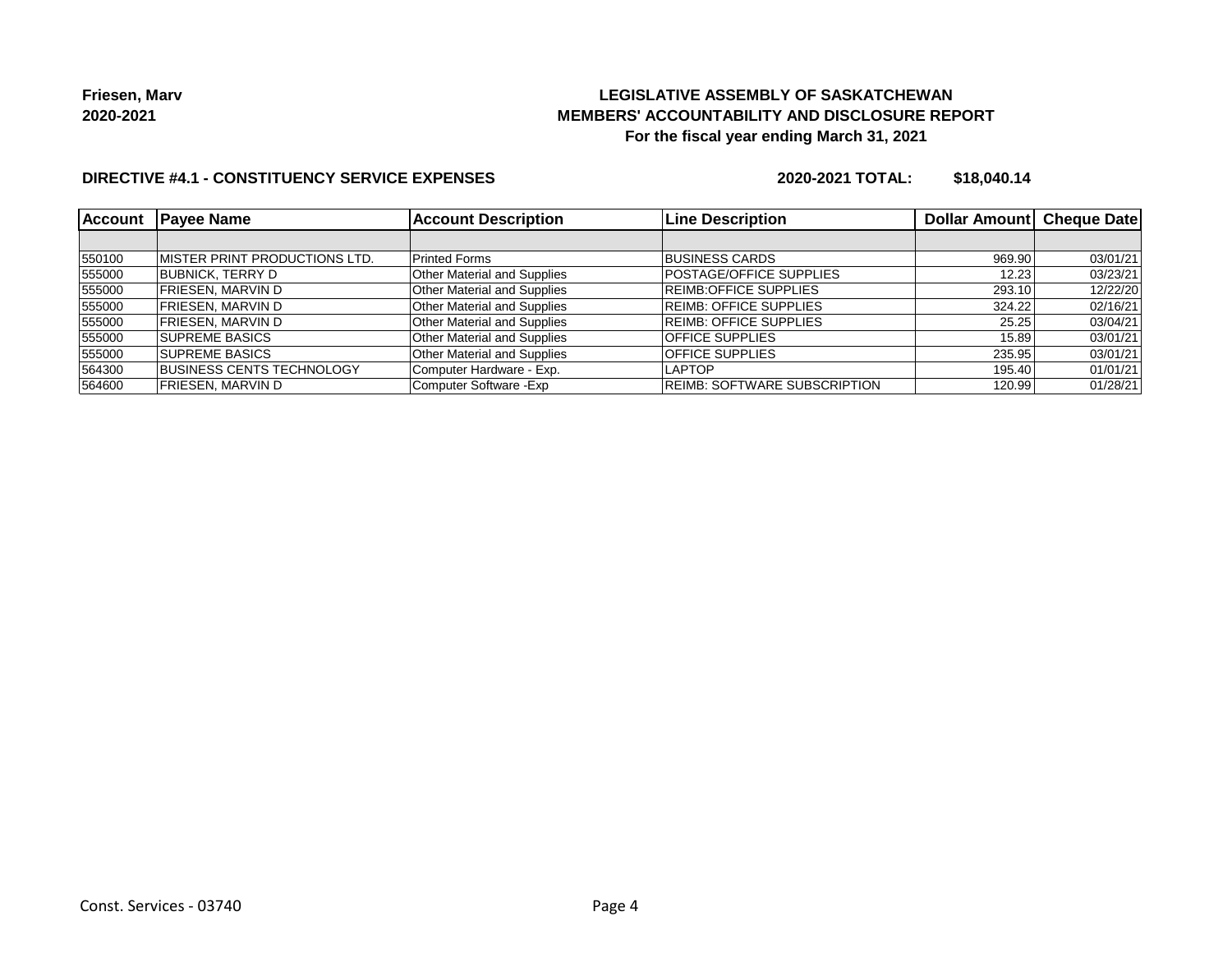# **LEGISLATIVE ASSEMBLY OF SASKATCHEWAN MEMBERS' ACCOUNTABILITY AND DISCLOSURE REPORT For the fiscal year ending March 31, 2021**

### **DIRECTIVE #6 - CONSTITUENCY ASSISTANT EXPENSES**

**2020-2021 TOTAL: \$22,692.75**

| <b>Account</b> | <b>Payee Name</b>       | <b>Account Description</b>                       | Dollar Amount | <b>Cheque Date</b> |
|----------------|-------------------------|--------------------------------------------------|---------------|--------------------|
|                |                         |                                                  |               |                    |
| 513000         | <b>BUBNICK, TERRY D</b> | Out-of-Scope Permanent                           | 2,000.00      | 11/24/20           |
| 513000         | <b>BUBNICK, TERRY D</b> | Out-of-Scope Permanent                           | 1,000.00      | 11/24/20           |
| 513000         | BUBNICK. TERRY D        | Out-of-Scope Permanent                           | 2,000.00      | 12/09/20           |
| 513000         | <b>BUBNICK, TERRY D</b> | Out-of-Scope Permanent                           | 2,000.00      | 12/22/20           |
| 513000         | BUBNICK, TERRY D        | Out-of-Scope Permanent                           | 2,000.00      | 01/06/21           |
| 513000         | <b>BUBNICK, TERRY D</b> | Out-of-Scope Permanent                           | 2,000.00      | 01/20/21           |
| 513000         | BUBNICK. TERRY D        | Out-of-Scope Permanent                           | 2,000.00      | 02/03/21           |
| 513000         | <b>BUBNICK, TERRY D</b> | Out-of-Scope Permanent                           | 2,000.00      | 02/17/21           |
| 513000         | BUBNICK, TERRY D        | Out-of-Scope Permanent                           | 2,000.00      | 03/03/21           |
| 513000         | <b>BUBNICK, TERRY D</b> | Out-of-Scope Permanent                           | 2,000.00      | 03/17/21           |
| 513000         | BUBNICK. TERRY D        | Out-of-Scope Permanent                           | 2,000.00      | 03/30/21           |
| 513000         | <b>BUBNICK, TERRY D</b> | Out-of-Scope Permanent                           | 692.75        | 04/09/21           |
| 519900         | None (Default)          | Change in Y/E Accrued Empl Leave<br>Entitlements | 1,000.00      | 04/14/21           |